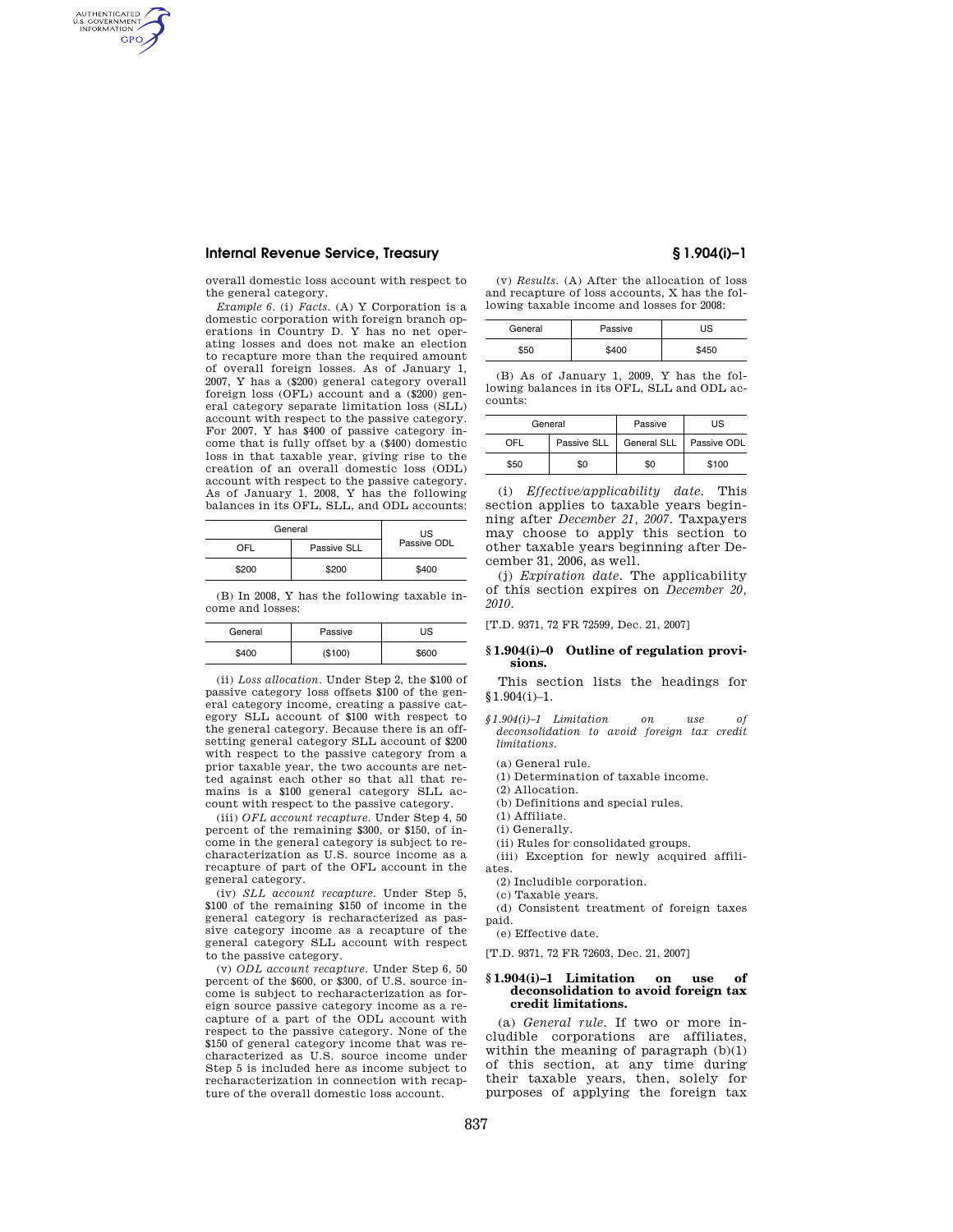credit provisions of section 59(a), sections 901 through 908, and section 960, the rules of this section will apply.

(1) *Determination of taxable income*—(i) Each affiliate must compute its net taxable income or loss in each separate category (as defined in  $$1.904-5(a)(1)$ , and treating U.S. source income or loss as a separate category) without regard to sections  $904(f)$  and  $907(c)(4)$ . Only affiliates that are members of the same consolidated group use the consolidated return regulations (other than those under sections  $904(f)$  and  $907(c)(4)$ in computing such net taxable income or loss. To the extent otherwise applicable, other provisions of the Code and regulations must be used in the determination of an affiliate's net taxable income or loss in a separate category.

(ii) The net taxable income amounts in each separate category determined under paragraph  $(a)(1)(i)$  of this section are combined for all affiliates to determine one amount for the group of affiliates in each separate category. However, a net loss of an affiliate (first affiliate) in a separate category determined under paragraph  $(a)(1)(i)$  of this section will be combined under this paragraph (a) with net income or loss amounts of other affiliates in the same category only if, and to the extent that, the net loss offsets taxable income, whether U.S. or foreign source, of the first affiliate. The consolidated return regulations that apply the principles of sections  $904(f)$  and  $907(c)(4)$  to consolidated groups will then be applied to the combined amounts in each separate category as if all affiliates were members of a single consolidated group.

(2) *Allocation.* Any net taxable income in a separate category calculated under paragraph  $(a)(1)(ii)$  of this section for purposes of the foreign tax credit provisions must then be allocated among the affiliates under any consistently applied reasonable method, taking into account all of the facts and circumstances. A method is consistently applied if used by all affiliates from year to year. Once chosen, an allocation method may be changed only with the consent of the Commissioner. This allocation will only affect the source and foreign tax credit separate limitation character of the income for pur-

**§ 1.904(i)–1 26 CFR Ch. I (4–1–10 Edition)** 

poses of the foreign tax credit separate limitation of each affiliate, and will not otherwise affect an affiliate's total net income or loss. This section applies whether the federal income tax consequences of its application favor, or are adverse to, the taxpayer.

(b) *Definitions and special rules—* For purposes of this section only, the following terms will have the meanings specified.

(1) *Affiliate*—(i) *Generally.* Affiliates are includible corporations—

(A) That are members of the same affiliated group, as defined in section 1504(a); or

(B) That would be members of the same affiliated group, as defined in section 1504(a) if—

(*1*) Any non-includible corporation meeting the ownership test of section  $1504(a)(2)$  with respect to any such includible corporation was itself an includible corporation; or

(*2*) The constructive ownership rules of section 1563(e) were applied for purposes of section 1504(a).

(ii) *Rules for consolidated groups.* Affiliates that are members of the same consolidated group are treated as a single affiliate for purposes of this section. The provisions of paragraph (a) of this section shall not apply if the only affiliates under this definition are already members of the same consolidated group without operation of this section.

(iii) *Exception for newly acquired affiliates*—(A) With respect to acquisitions after December 7, 1995, an includible corporation acquired from unrelated third parties (First Corporation) will not be considered an affiliate of another includible corporation (Second Corporation) during the taxable year of the First Corporation beginning before the date on which the First Corporation originally becomes an affiliate with respect to the Second Corporation.

(B) With respect to acquisitions on or before December 7, 1995, an includible corporation acquired from unrelated third parties will not be considered an affiliate of another includible corporation during its taxable year beginning before the date on which the first includible corporation first becomes an